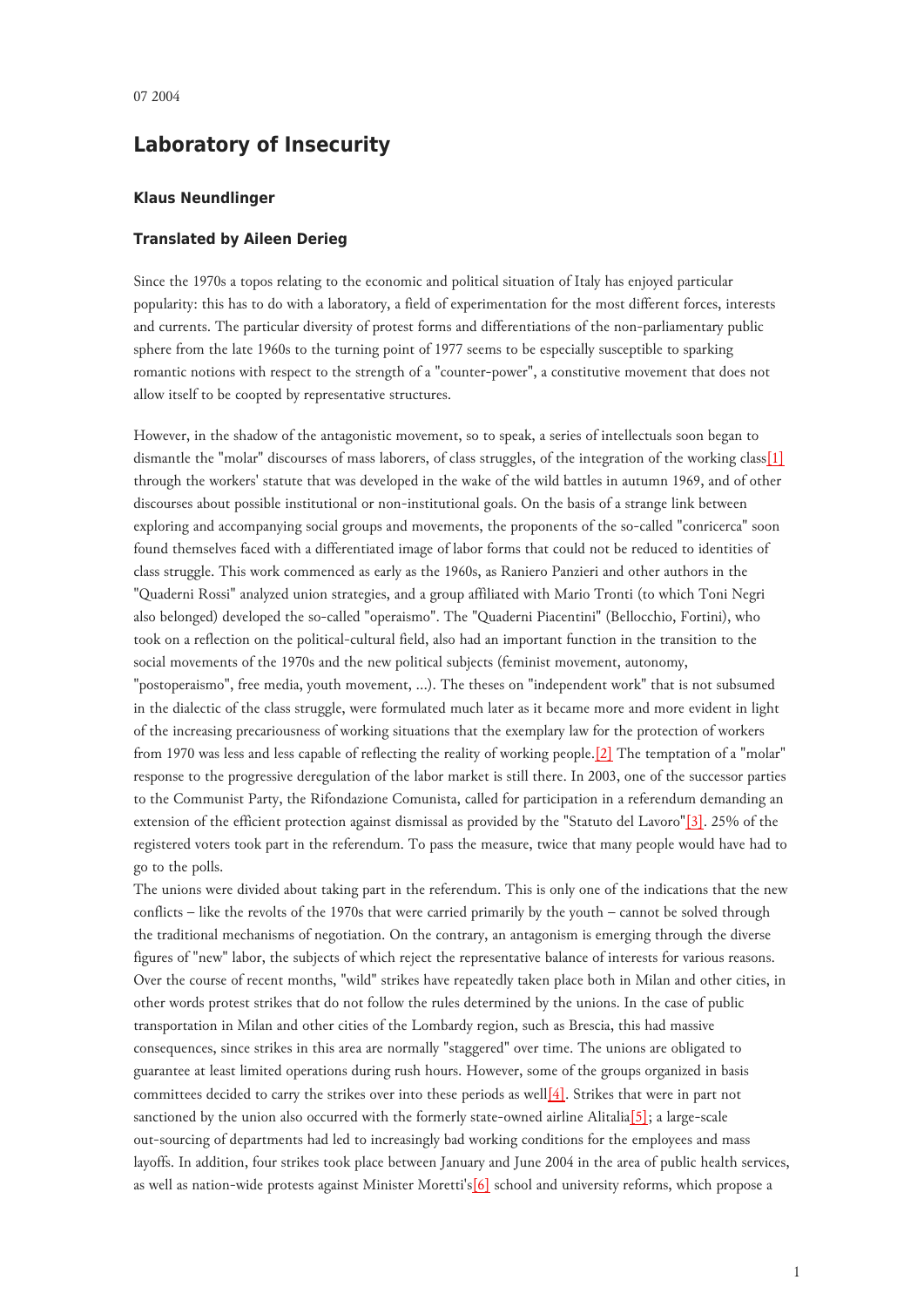deterioration of employment conditions in addition to a reduction of supervised periods and a watering down of the curricula.

The atmosphere is seething, and it is increasingly obvious how fragile a public sphere is, that is marked by the regulatory measures of the social state. Manifold studies have described the turn to a new paradigm of production, which has destroyed the compensation mechanisms for a (re-) distribution of produced wealth, as we know them from Fordist-Keynesian compromis[e\[7\].](#page-2-6) Along with the changed production conditions, central categories such as productivity, employment, the socialization of risks, etc. have entered into a serious crisis. What seems to distinguish the protest movements is that precariously employed people are gradually trying to live their situation no longer solely as a deficiency in comparison with those in "guaranteed" employment situations. The turn in production, the transition to an added value on the basis of their forms of living, awareness, knowledge and communication, turns the subjects of communication (teachers and students, researchers, people working in the fields of telecommunication, transportation, creative industries, journalists, translators, ...) into desired beings *and* subjects of desire at the same time. To the same extent that more and more is *expected* of them, that their life is fragmented (flexibility), that people have to work for less and less money without any organizational specifications (autonomy, independence) and entirely without any statutory rights, the question arises for them, more than for those dependent on wages, where the boundaries between production and non-production or reproduction are to be found, where work starts and where it stops: what is the difference between work and not-work and consequently, what is the sense of this distinction?

<span id="page-1-0"></span>The drop in productivity that the Italian economy has seen in recent years is due, among other things, to the fact that the demand for labor power comes mostly from small and micro businesses, which are not able to invest in expensive technologies or research and development. This could be regarded as an indication that the largest portion of the increase in productivity, which has occurred through developments primarily in the area of information technology, has gone quite one-sidedly to private companies in recent years. Outside the realm of regulated labor, which has to bear the main burden of the socialization of risks through the model of additional wage costs, a collective experiment is consequently taking place, which does not so much serve to "increase efficiency" as to discipline the forces that are dependent on production. All the forms and circumstances of work are found within this "laboratory" that are meanwhile associated with the term precariousness: limited term contracts, no right to worker participation in the business, hardly any pension plan or none at all, no unemployment insurance and only rudimentary health insurance[\[8\].](#page-2-7) A precariously employed person therefore asks: What can I want? What should I do?

Keynesianism remains "worth considering" to the extent that it has uncovered the symbolic functions of money among the accumulation mechanisms of industrially, statistically, mathematically organized products. Its tendency to "liquefy" the segmentary, rigidified, monetary aspects of money to set socially effective processes of exchange in motion, opens up a perspective of the imaginary arrangement ("consume") and the symbolic communication ("institutions, rights") of the real that is entangled in production. From today's perspective, a "general theory of *income*"[\[9\]](#page-2-8) would have to be considered, in order to look for strategies for finding a balance between the experience of an uncertain, fragmented, *limited-term* integration in the production process and an "unlimited" way of living. In other words, it is a matter of *turning around* the deregulation advancing in many areas of the world of work in terms of place, time and intensity, first conceptually and then practically. If it is drummed into us that there is no more security, that we have to get used to flexibility and mobility, then as the precariously employed, we counter, "All right then, and since no one can say with any certainty whether we are working right now or not, we demand – for all eventualities – an income! In case of doubt, in favor of those who are creative! I dream, therefore I work ..."

<span id="page-1-1"></span>What is behind this is naturally more than an attempt to carry on the Situationist Internationale to its completion. In fact, the production process constantly makes use of social, collective, public achievements, goods and forms to create a value from them. The real question is ultimately the concept of production itself. It is not only a matter of contesting the denial of rights associated with integration in the production process,